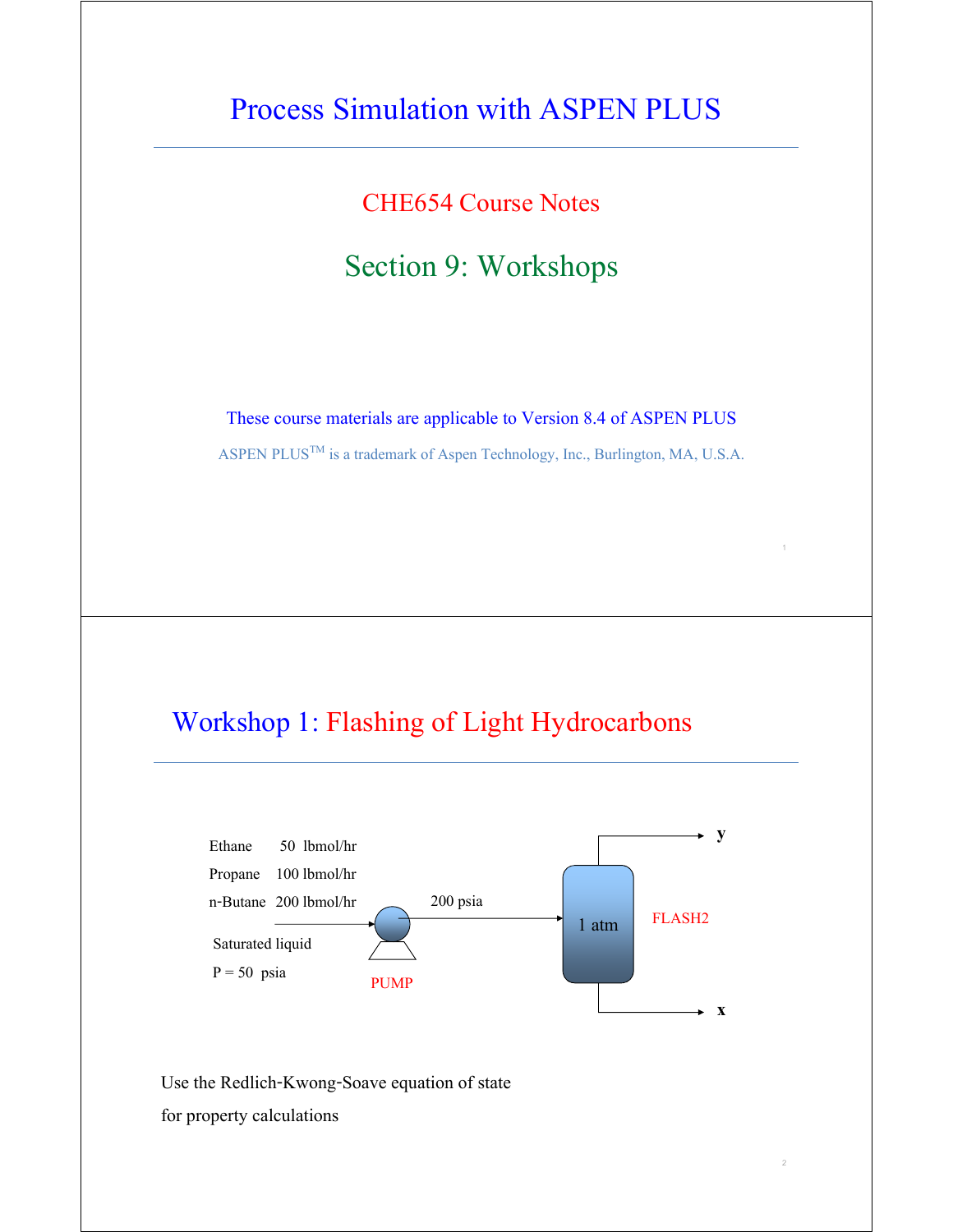## Workshop Problem 1 (Cont'd)

#### Answer the following questions:

| 1. Required pump power input |  |
|------------------------------|--|
| 2. Feed stream temperature   |  |
| 3. Flash outlet temperature  |  |
| 4. Vapor fraction in flash   |  |

5. Vapor composition from flash (mole fractions):

6. Liquid composition from flash (mole fractions):

### Workshop: Vinyl Chloride Monomer Production

 Vinyl chloride monomer (VCM) is produced through a high-pressure, non-catalytic process involving the pyrolysis of 1,2-dichloroethane (EDC) according to the following reaction:

# $C_2H_4Cl_2$  ------>  $C_2H_3Cl$  + HCl (1)

3

4

 The process flow diagram is shown in Figure 1. The cracking of EDC occurs at 900 °F and 390 psia in a direct-fired furnace. The pure EDC feed enters the furnace after going through a pump in which its pressure is raised from 120 psia (and 100  $^{\circ}$ F) to 390 psia, with a rate of 2000 lbmol/hr.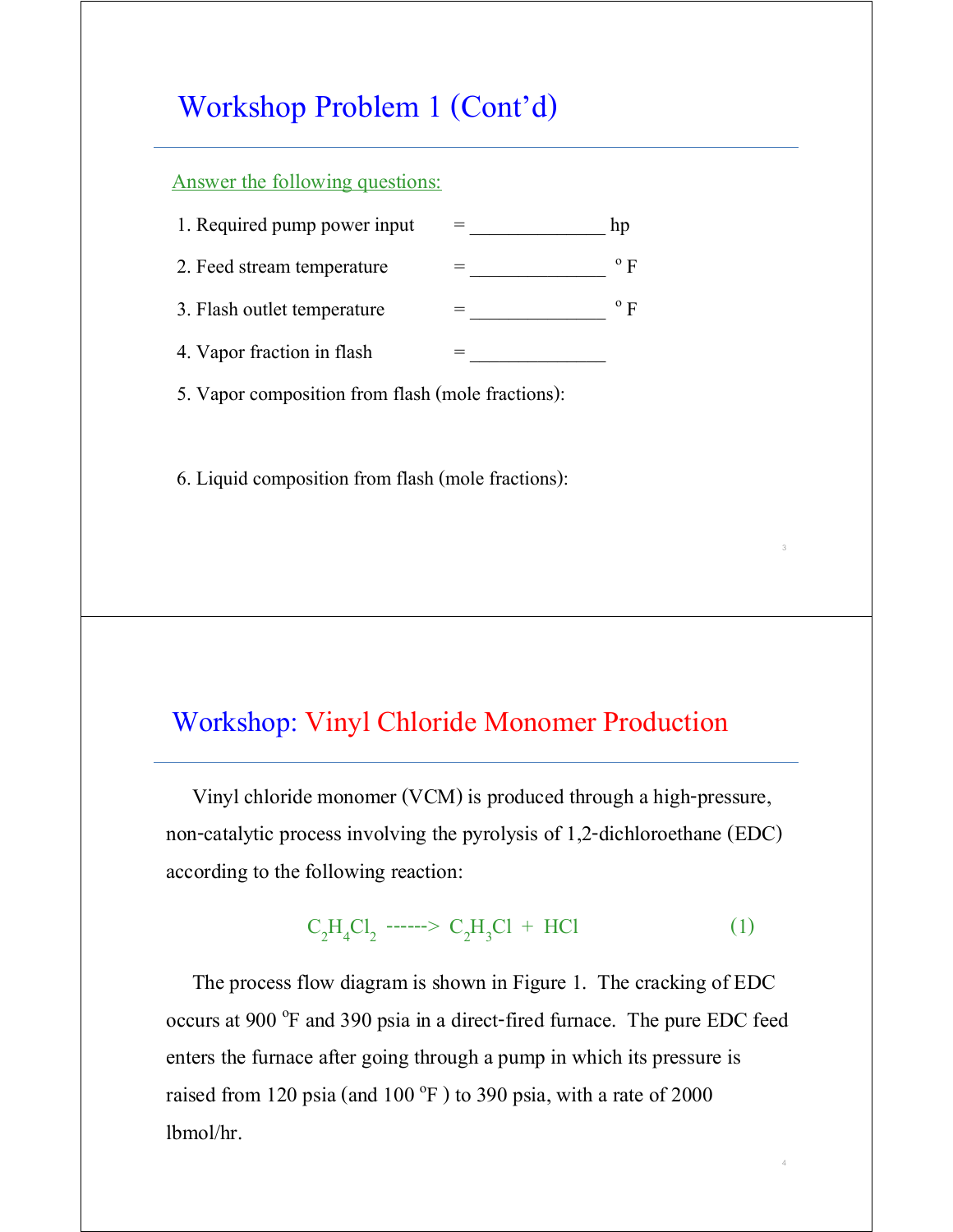## Vinyl Chloride Monomer Production (Cont'd)

 By-products of pyrolysis consist principally of acetylene and chloroprene through the following reactions:

$$
C_2H_4Cl_2 \cdots \cdots > C_2H_2 + 2HCl \tag{2}
$$

$$
C_2H_3Cl + C_2H_2 \longrightarrow C_4H_5Cl \tag{3}
$$

5

6

 The overall EDC conversion is maintained at 55%, with a selectivity of 98% for VCM production (reaction 1), and 2% for acetylene (reaction 2). Seventy-five percent (75%) of the acetylene produced is converted into chloroprene.

## Vinyl Chloride Monomer Production (Cont'd)

 The hot gas from the furnace is quenched to 10 degrees below saturation prior to fractionation. Two distillation column are used for the purification of VCM product. In the first column, HCl is removed overhead and sent to the oxychlorination unit, while at the same time, it is desirable to maintain a target of 50 ppm (by weight) HCL in the bottoms of this column. In the second column, VCM product is delivered overhead, while the bottom stream containing unreacted EDC is recycled back to the cracker. The recycle EDC stream is treated to remove chloroprene which could hinder pyrolysis and fractionation.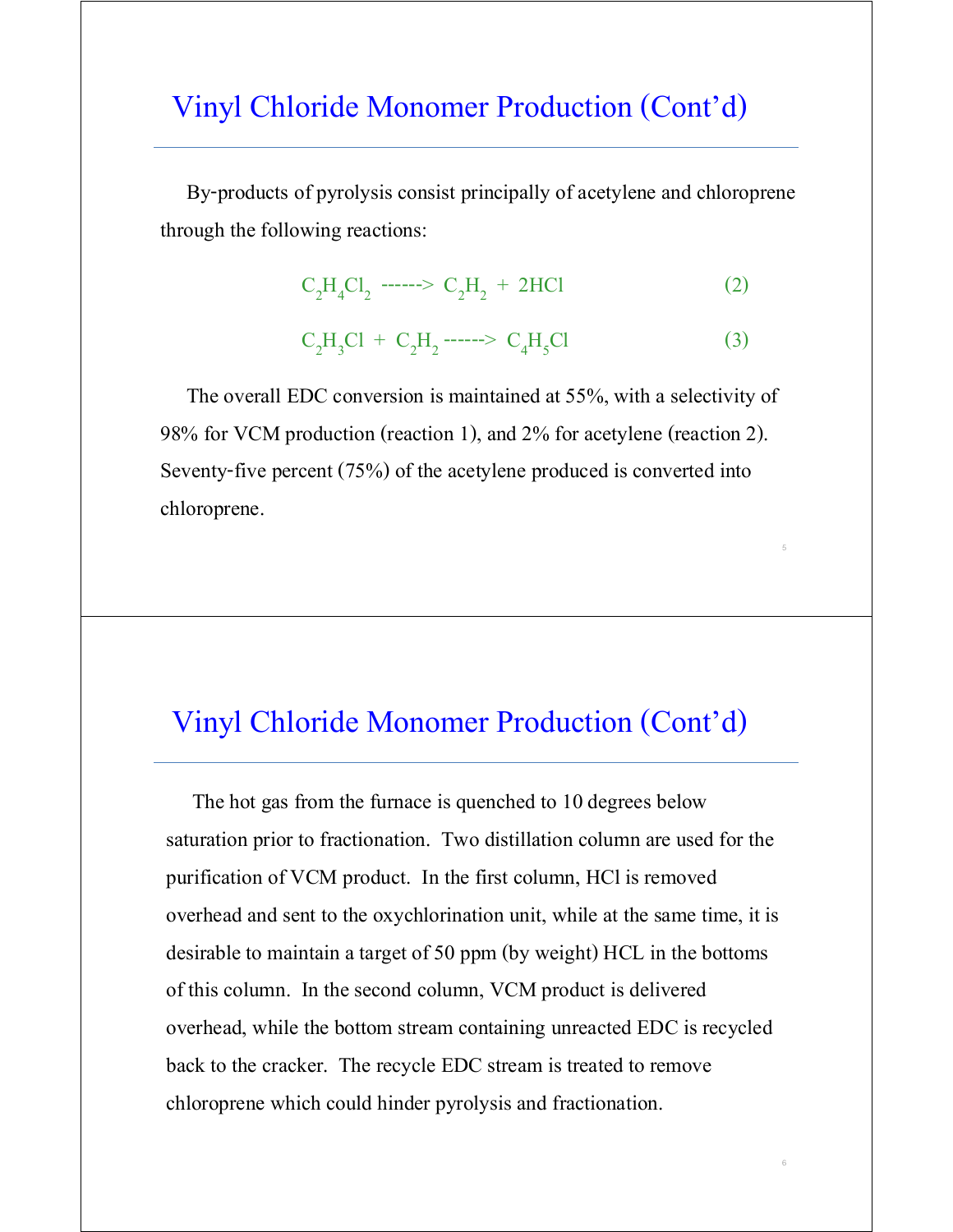

### Figure 1: Vinyl Chloride Monomer Production Process

### Workshop 2: VCM Base-Case Flowsheet Simulation

Develop a base-case ASPEN PLUS simulation for the VCM flowsheet, using the following information:

- a) Model the cracker furnace with the RSTOIC reactor model. Consider only the main VCM reaction at this point.
- b) Model the reactor effluent quench using an appropriate ASPEN PLUS model. Assume 10 degrees subcooling, and a pressure drop of 5 psia across the quench.
- c) Model both the HCL and VCM columns using the DSTWU shortcut model. Specifications for the 2 columns are: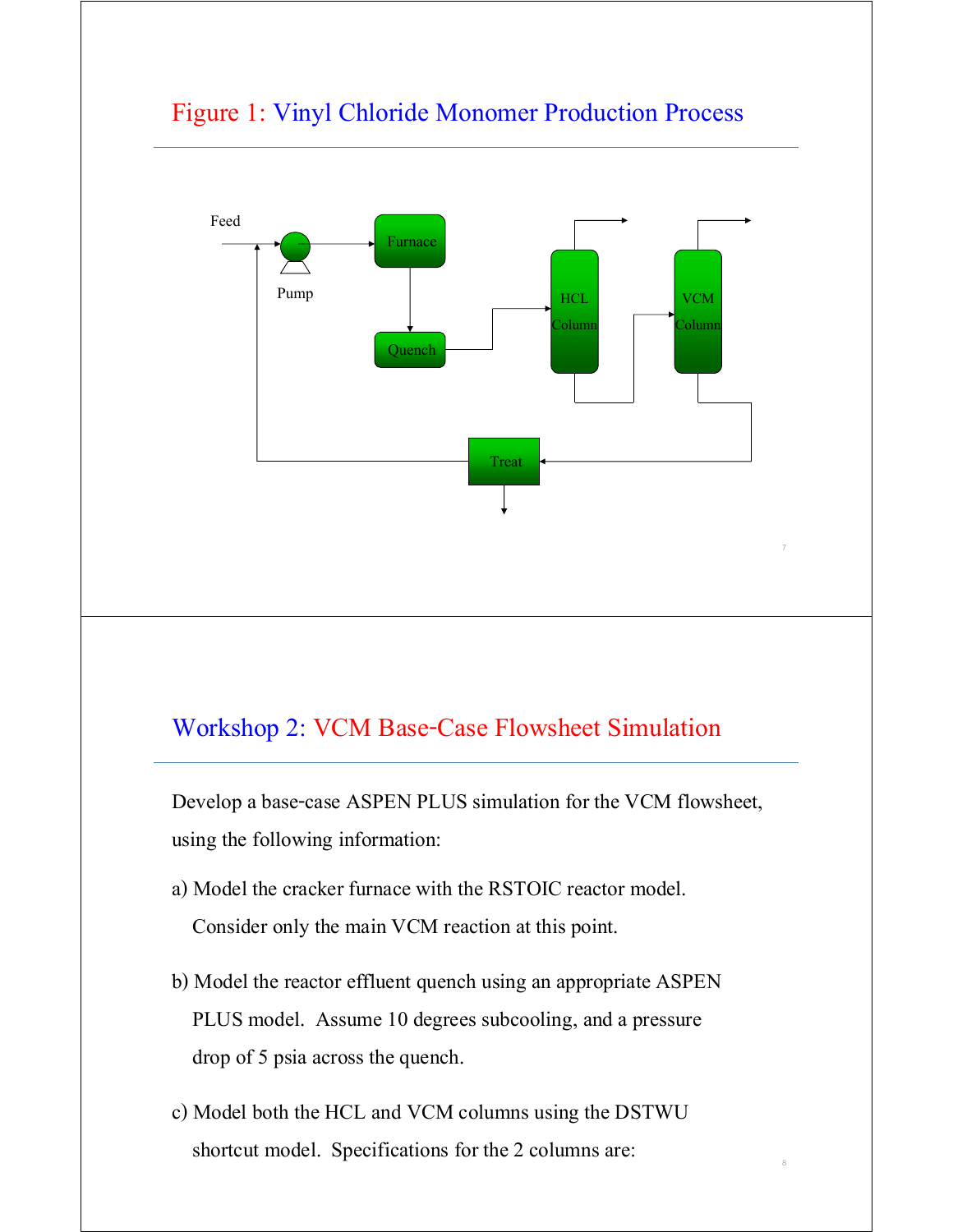# VCM Workshop 2 (Cont'd):

#### HCL Column:

| Theoretical stages         | 15       |
|----------------------------|----------|
| Condenser (total) pressure | 360 psia |
| Reboiler pressure          | 370 psia |
| HCL recovery in overheads  | 99.9%    |
| VCM recovery in bottoms    | 99.9%    |
| VCM Column:                |          |
| Theoretical stages         | 10       |
| Condenser (total) pressure | 115 psia |
| Reboiler pressure          | 120 psia |
| VCM recovery in overheads  | 99.9%    |
| EDC recovery in bottoms    | 99.9%    |
|                            |          |

# VCM Workshop 2 (Cont'd):

d) Assume the flowrate of recycle EDC is 1600 lbmol/hr, but do not close the recycle loop from the VCM column. Ignore the treatment block at this point.

9

10

e) Use the Redlich-Kwong-Soave equation of state to represent the physical properties of the system.

### Answer the following questions:

| 1. Furnace heat duty         | Btu/hr      |
|------------------------------|-------------|
| 2. Quench cooling duty       | Btu/hr      |
| 3. Quench outlet temperature | $\rm ^{o}F$ |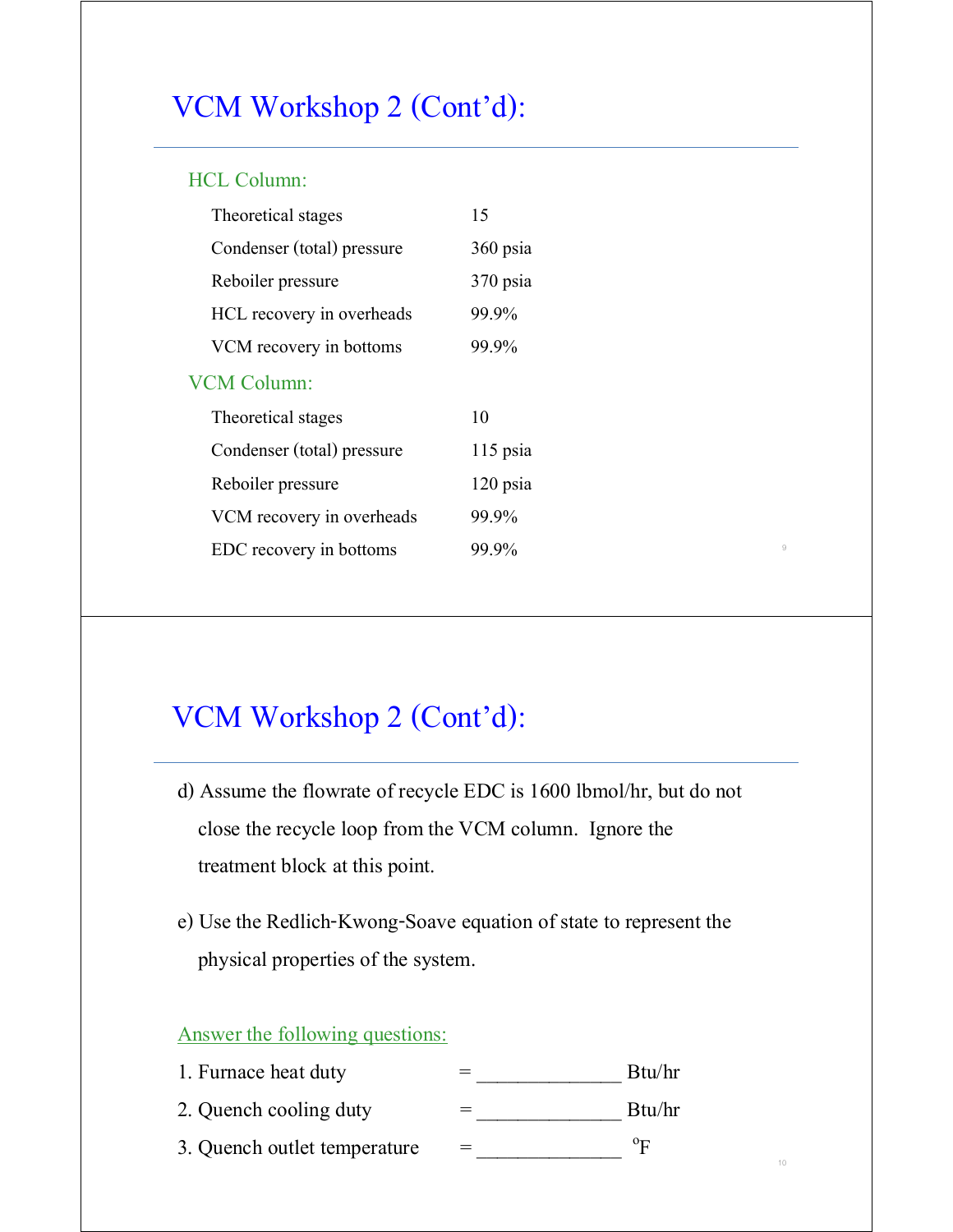# VCM Workshop 2 (Cont'd):

11 4. Did we achieve the 50 ppm target of HCl at the bottom of the HCl column? If not, HCl conc. at the bottom of column  $=$  \_\_\_\_\_\_\_\_\_\_\_\_\_\_ ppm (mass) 5. VCM purity in the overhead of VCM column =  $\_\_\_\_\_\_\_\$ mole% 6. HCL column key results: • Actual reflux ratio = \_\_\_\_\_\_\_\_\_\_\_ • Feed tray location =  $\frac{\qquad \qquad }{ \qquad \qquad }$ • Top temperature and bottom temperature = \_\_\_\_\_\_\_\_\_\_\_\_\_\_\_ o  $\mathrm{^{0}F}$ • Condenser and reboiler duties = \_\_\_\_\_\_\_\_\_\_\_\_\_\_\_\_\_\_\_\_\_\_\_\_ Btu/hr VCM Workshop 2 (Cont'd): 7. VCM column key results: • Actual reflux ratio = • Feed tray location = \_\_\_\_\_\_\_\_\_\_\_ • Top temperature and bottom temperature =  $\rm ^{o}F$ • Condenser and reboiler duties = \_\_\_\_\_\_\_\_\_\_\_\_\_\_\_\_\_\_\_ Btu/hr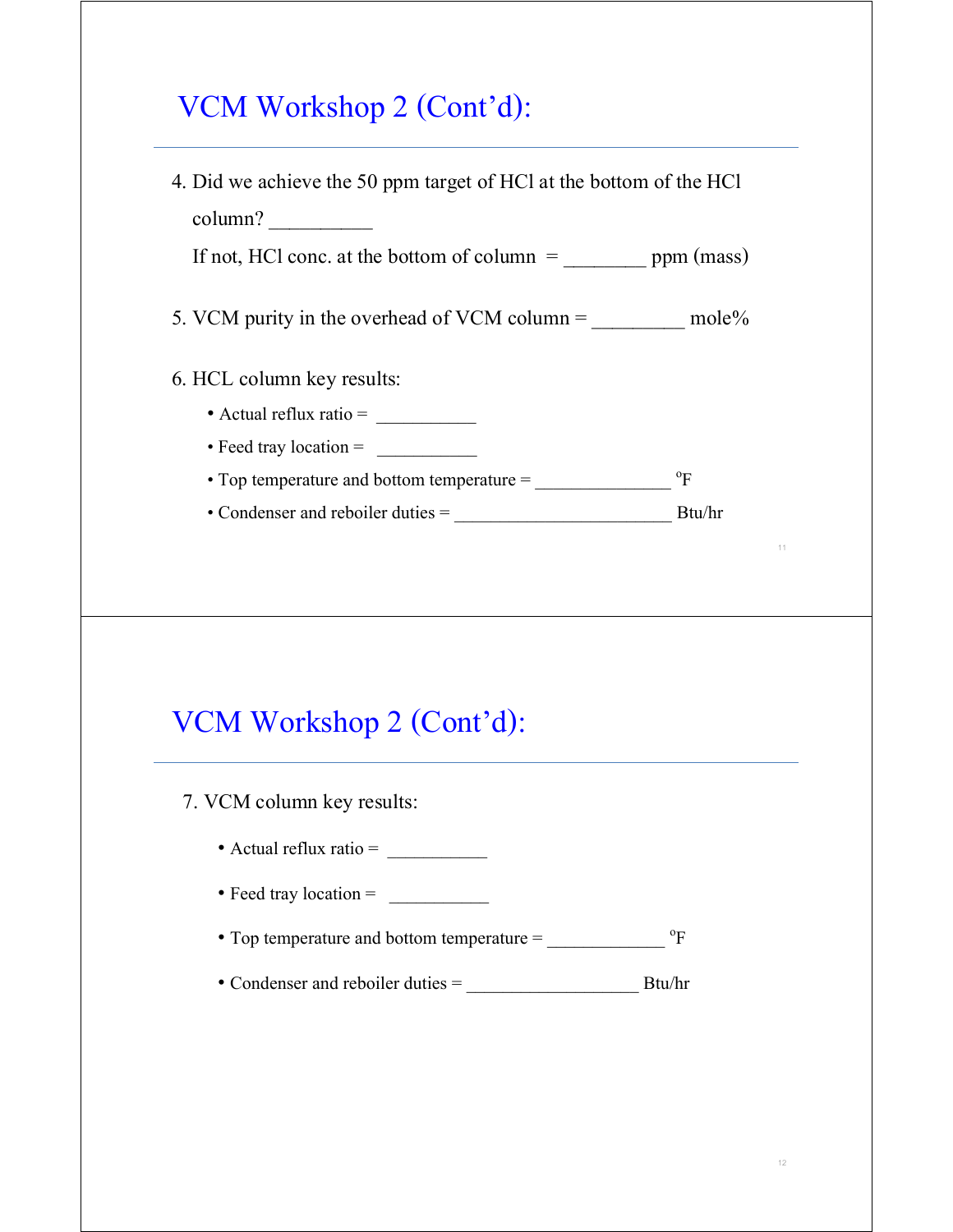### Workshop 3: VCM Sensitivity and Design-Specs

#### A) Sensitivity Analysis:

 During operation, EDC conversion in the cracker may vary between 50% and 60%. Use the sensitivity analysis capability in ASPEN PLUS to develop plots of furnace heat duty and quench cooling duty as a function of EDC conversion.

### B) Design Specifications:

 The specified HCL recovery of 99.9% for the HCL column is not sufficient to meet the specification of 50 ppm HCL in the bottoms.

## Workshop 3: VCM Design-Specs (Cont'd)

#### B) Design Specifications (Cont'd):

 Use the design-spec capability in ASPEN PLUS to determine the HCL recovery that corresponds to 50 ppm HCL (by weight) in the bottoms from the HCL column.

 What is the required HCl recovery in the HCL column in order to achieve the 50 ppm target?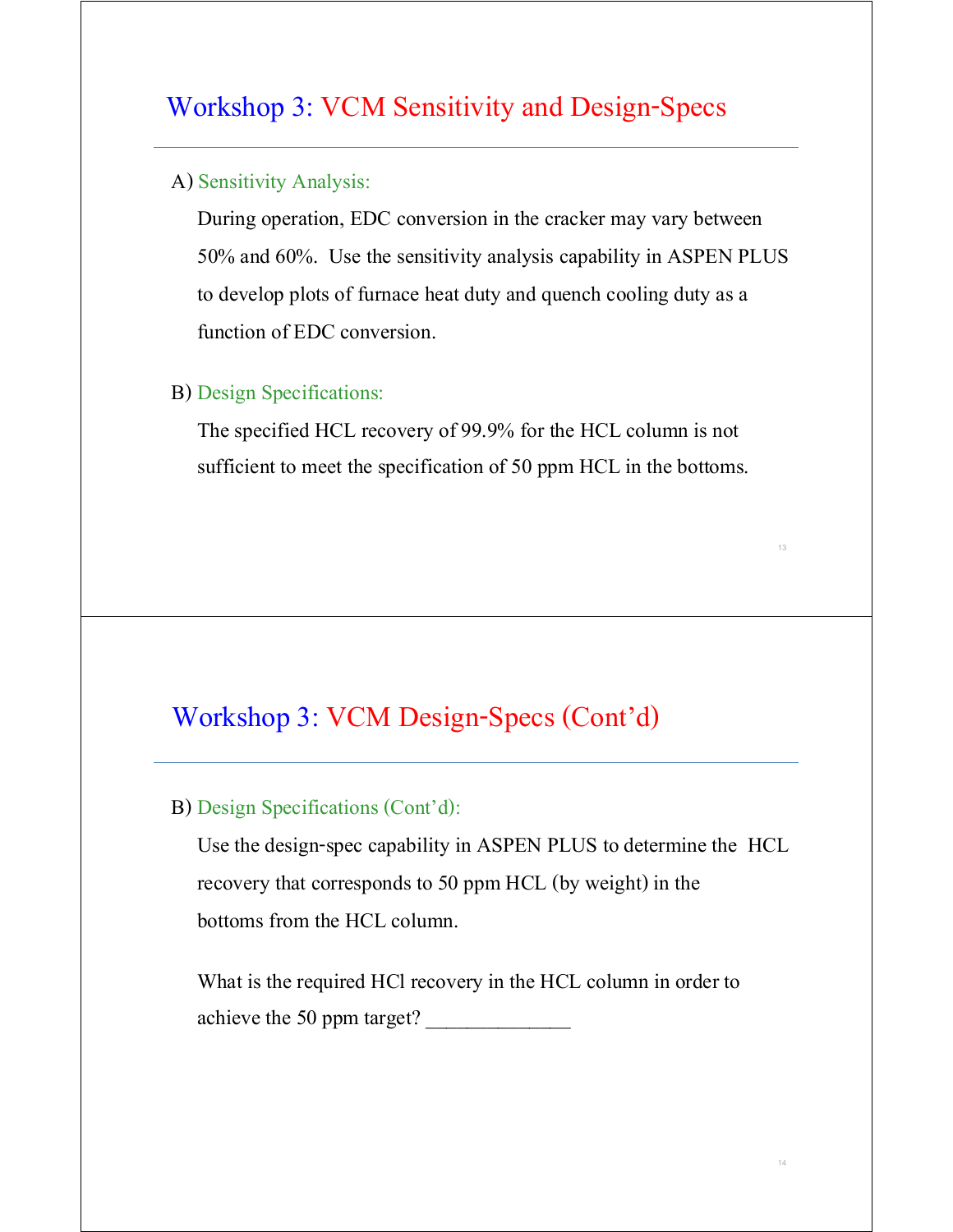### Workshop 4: Introducing a Non-Databank Component

 For this workshop, let's assume that chloroprene, a by-product of the EDC cracking reaction, does not appear in the ASPEN PLUS pure component databanks (in reality, it does). However, the following property data are available for chloroprene:

| Molecular weight:               | 88.5364                         |
|---------------------------------|---------------------------------|
| Critical temperature:           | 525.0 K                         |
| Critical pressure:              | $42.04$ atm                     |
| Critical volume:                | $0.273 \text{ m}^3/\text{kmol}$ |
| Critical compressibility factor | 0.266                           |
| Pitzer acentric factor:         | 0.19743                         |
| Normal boiling point:           | 59.4 °C                         |

15

16

## Workshop 4 (Cont'd)

| Ideal gas heat of formation:          | 73,010 kJ/kmol  |
|---------------------------------------|-----------------|
| Ideal gas free energy of formation:   | 114,800 kJ/kmol |
| Heat of vaporization at $T_{\rm R}$ : | 27,883 kJ/kmol  |

Ideal gas heat capacity:

 $C_{PIG}$  = 21.2655 + 0.05355T - 8.0776 x 10<sup>-5</sup>T<sup>2</sup>  $+ 1.01287 \times 10^{-7}T^3$ 

where  $C_{PIG}$  is in Btu/lbmol-R and T is in C.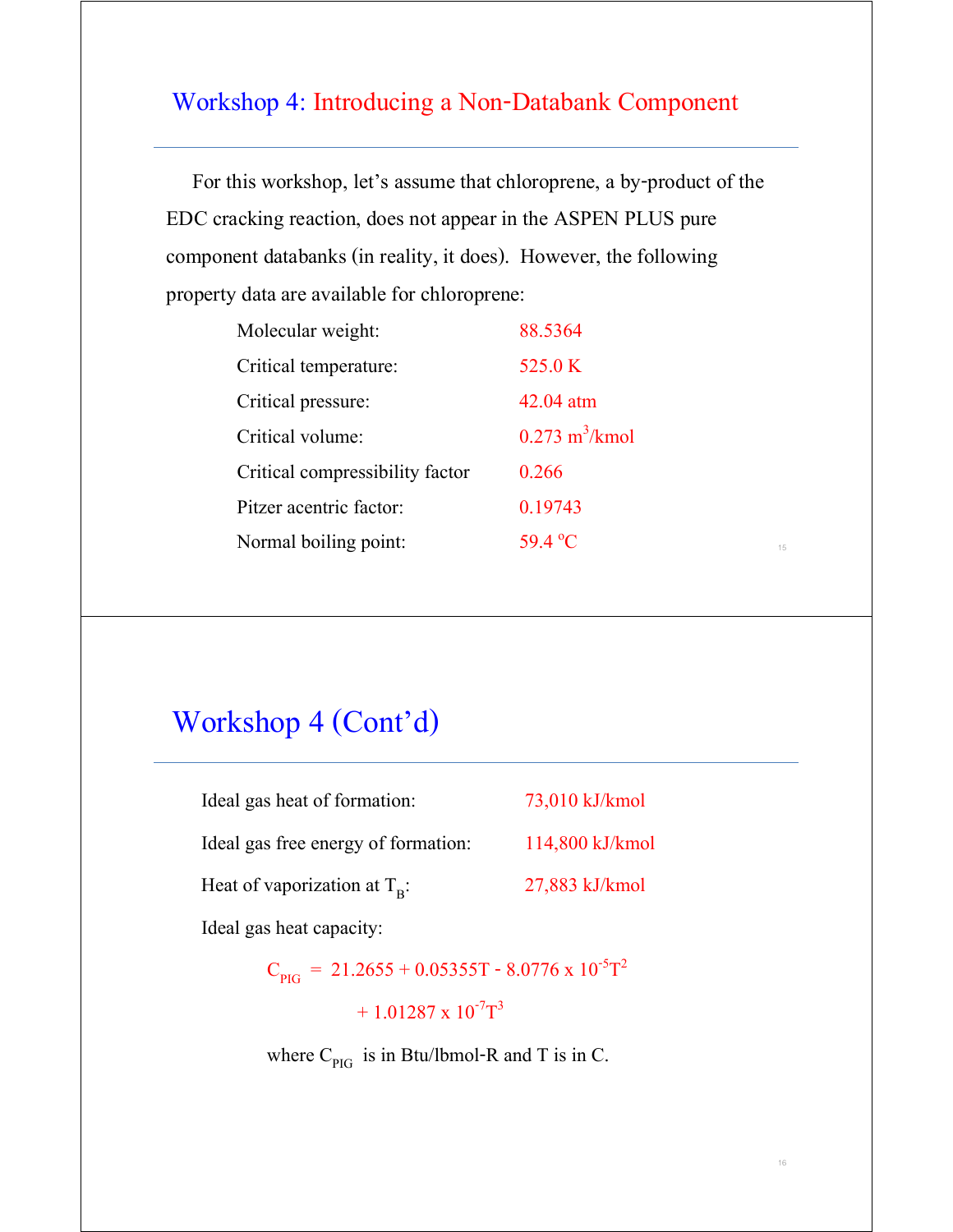# Workshop 4 (Cont'd)

Vapor pressure:

|     | $T({}^{\circ}C)$ P(mmHg) |     | $T({}^{\circ}C)$ P(mmHg) |
|-----|--------------------------|-----|--------------------------|
| 0   | 72.74                    | 80  | 1391.72                  |
| 20  | 181.52                   | 100 | 2331.65                  |
| 40  | 395.67                   | 130 | 4558.41                  |
| 594 | 760.27                   | 160 | 8092.34                  |

# Workshop 4 (Cont'd)

 Introduce chloroprene into the VCM simulation. Enter the required physical property data using the appropriate GUI forms. Be sure to leave the Component Name column in the Selection tab of the Components Specifications form blank to indicate that chloroprene is a non-databank component.

Use the flowsheet in Workshop 3B as the starting point.

Note: You are given more property data than needed. What are the redundant property data?

 $\overline{\phantom{a}}$  , and the contract of the contract of the contract of the contract of the contract of the contract of the contract of the contract of the contract of the contract of the contract of the contract of the contrac

18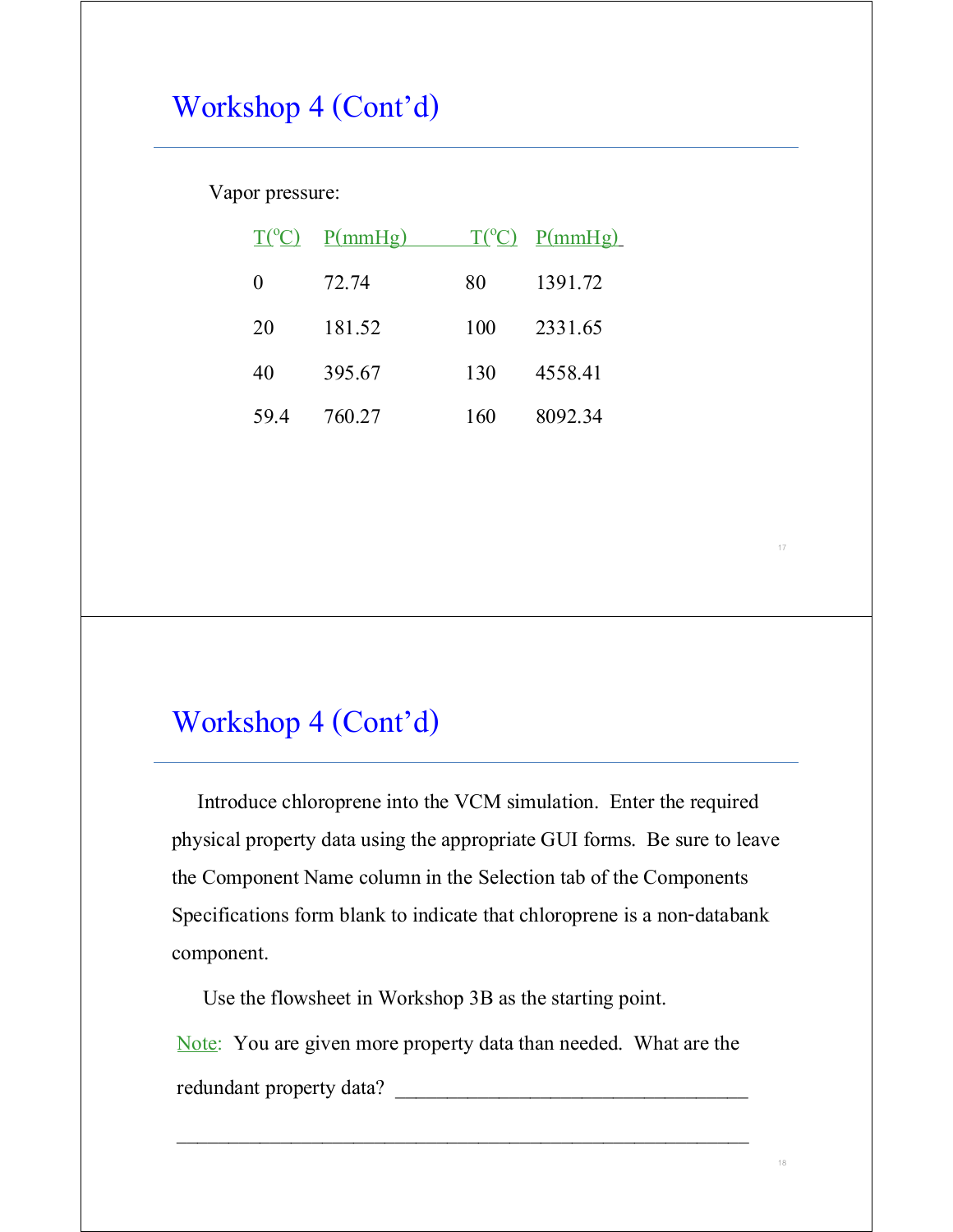# Workshop 4 (Cont'd)

19 Answer the following questions: 1. Furnace heat duty (for 3 reactions) =  $\_\_\_\_\_\_\_\_\_\_\_\_$  Btu/hr 2. Quench cooling duty = \_\_\_\_\_\_\_\_\_\_\_\_\_\_\_\_\_\_ Btu/hr 3. Chloroprene mole flow and mass fraction at the bottom of VCM column = \_\_\_\_\_\_\_\_\_\_\_\_\_\_\_\_\_\_\_\_\_\_\_\_\_ 4. HCL column parameters:  $-$  Reflux ratio =  $\_\_$  $-$  Distillate to feed ratio  $=$ – Feed tray location

# Workshop 5: RADFRAC Distillation Model

 Model the HCL column rigorously using the RADFRAC distillation model in ASPEN PLUS. Using the feed location and the distillate to feed ratio determined from the shortcut calculations of Workshop 4, determine the reflux ratio, condenser, and reboiler duties that will give 50 ppm of HCL in the bottoms of the first column.

20

#### Answer the following questions: